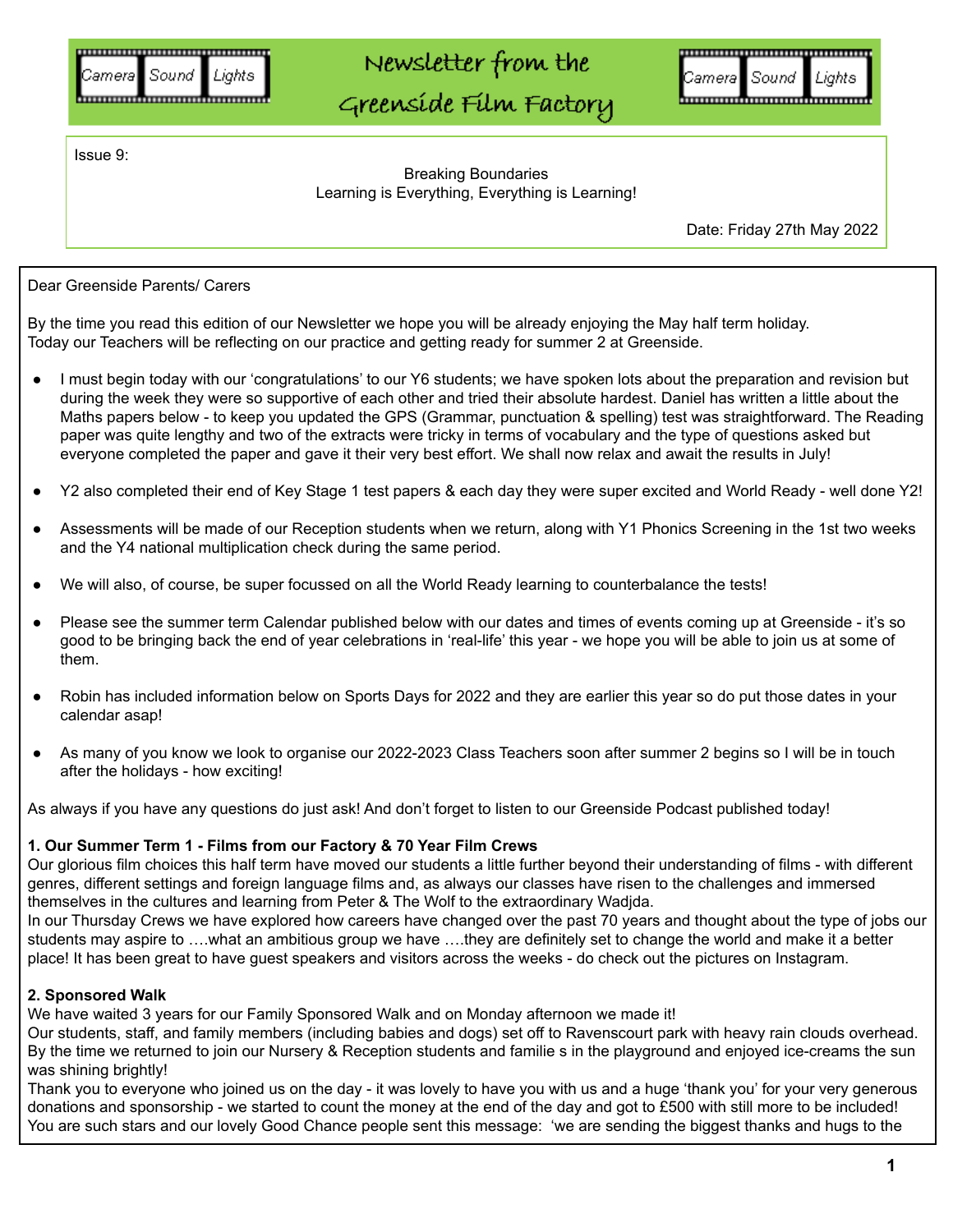Greenside Community - please invite us to an event next half term so that we can visit you and see you all again and say



thank you in person x'

# **3. Trips and Events**

- a) Cricket some of our Y5 & Y6 girls and boys are set to represent Greenside at the local cricket tournament in the 1st week back - good luck to them all!
- b) I will be in touch with our families who have daughters/ sons who are able to go to the Theatre to dance on July 8th within information about tickets for the actual day - we are just awaiting final arrangements.
- c) Some of our Choir are off to Brunel University in June to sing in a wonderful TEFAT Sings! event Ciara & George will be in touch with details at the start of next half term.
- d) I thought some of you may want to take part in this Library Art competition next week! [Here](https://drive.google.com/file/d/1RMYVowQsByEih5JwffMk9HQSC3WxzCXj/view?usp=sharing)

# **4. Ofsted**

Following my previous message about an Ofsted workshop it looks like this isn't required this year so I will organise one at the start of September - watch this space for information!

# **5. Community Council and TEFAT Visit**

Last week our CC met and explored Student Personal Development at Greenside; meeting students from across the year groups and hearing about their SMSC work and sharing their Black Books - they also heard about our Greenside Specialisms taking place this year and were very impressed by our students who joined the session: Isabel (Y1), Robert (Y2), Olive (Y4) and Abdurraheem (Y6).

In the afternoon Jem and Hugh from TEFAT had an equally enjoyable afternoon meeting even more students to check out their learning this half term - they met students from Reception to Y6 and were impressed by the linked up understanding of their SMSC learning from the whole year - well done Greenside!

# **6. A Message from the PSA**

Please see this message from Ross: we are needing volunteers to do some groundwork for the KS1 outdoor learning spaces at Greenside. We're going to be clearing an area and laying the foundations on the 18th & 19th of June. We're asking people to register here if you can help: <https://www.fofgps.com/events-1>

Many thanks from Everyone at Greenside in advance!

Karen x

# **1. Message from the Head of School**

As we head into the summer term, thoughts obviously turn to sports days! Following the success of the sports days last year where we had more families attend than ever before, we have agreed to keep the same format.

Sports days for each pair of classes are listed below. They will take place at Greenside in the playground. Students will participate in a number of fun events and, of course, there is the ever famous and hotly contested parent race! So don't forget your runners.

If families could please arrive at the black gates at the times listed below. They will be able to enjoy the sports day and if your daughter/ son's day is in the afternoon, you will be able to take them immediately after if you so wish by heading out of the black gates and around to the front entrance to give us time to head back to class and collect their things.

Alongside this event, we are also a part of the Elliot Foundation Olympics again this year. This was born out of a desire to link all TEF schools around the country during Covid. Each school competes in a number of events during their PE sessions and the results are recorded and shared around other schools in the Elliot Foundation. There is an initial school round to find our best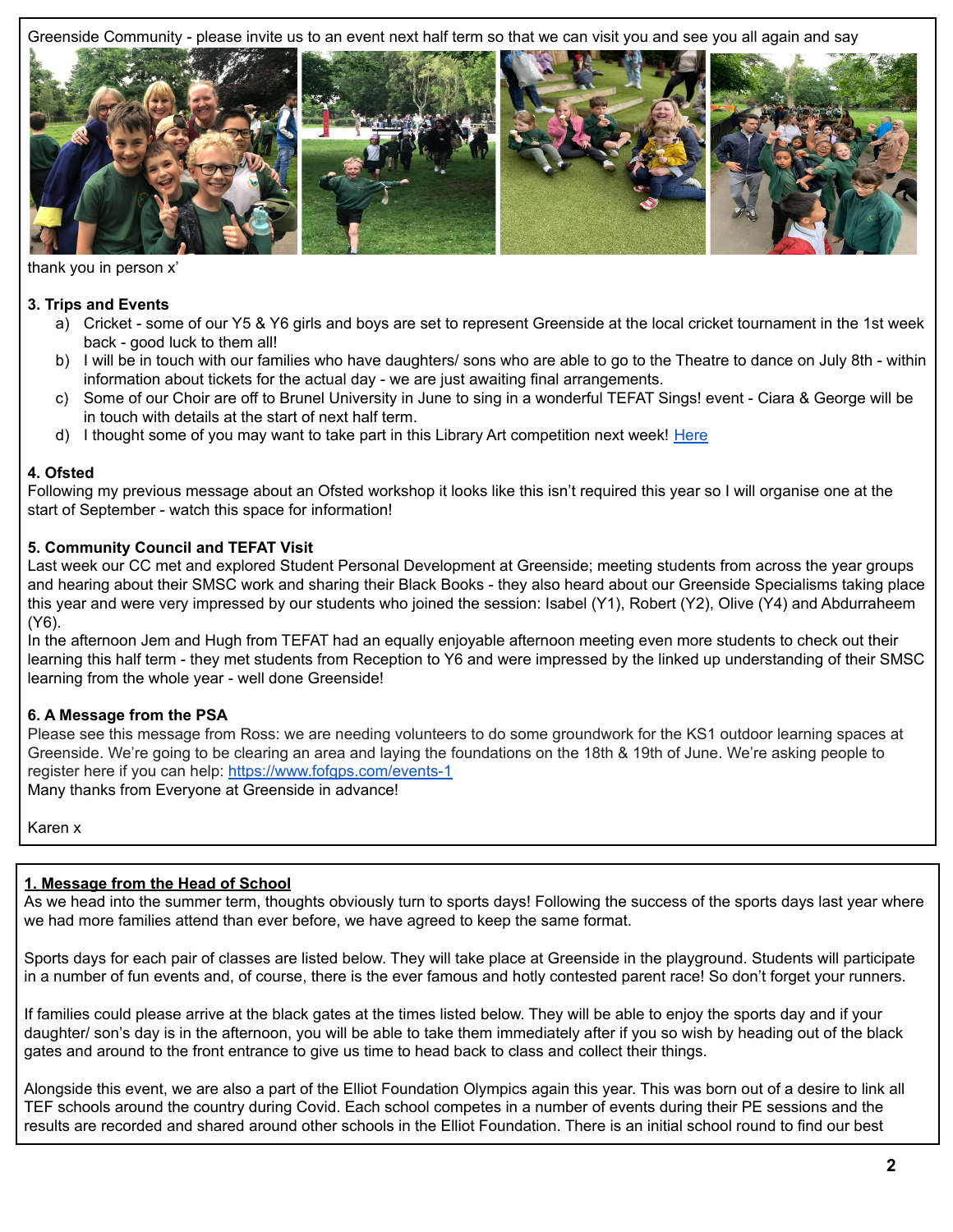athletes for a run, throw and jump event. Those who get into the top 3 then represent Greenside at a London area level, again competing at Greenside with results compared against other London schools with the ultimate goal being to get through to the final round where students are invited to compete live at an athletics track in Birmingham to find the TEFAT Champions! A lovely way to connect with the rest of TEFAT and give our PE sessions some real purpose. GO GREENSIDE!

### **Sports Days:**

Nursery & Reception = Friday 17th June at 9.30am Y1 & Y2 = Wednesday 15th June at 1.45pm Y3 & Y4 = Monday 13th June at 1.45pm Y5 & Y6 = Friday 17th June at 1.45pm

Robin Yeats - Head of School

# **2. Message from Ms Webber**

We are absolutely thrilled to have recently won the Global Action Pan's **London Sustainable School of the Year award**. This award recognises all the work we are doing around developing a curriculum with a focus on the importance of teaching about food and nature: from our STAR days to Crew days; from the soil project to our composting; from the wheat field to our kitchen garden; from Breaducation to the bakery. The judges were highly impressed with our "carefully thought through and expertly executed strategy to embed sustainability issues into children's learning" and they praised us for having 'systems changing potential'. This means a lot to our whole Greenside community and we could not be more proud.

Friday 13th May saw the first of our community bread making events at the Beaducation Bakery. The bread oven became the heart of our Greenside 'village' as so many of our families came together, learnt from each other and shared baking traditions from our different Greenside communities. We had bread from Moldova, Pakistan, Eritrea, Somalia, Djibouti and Morocco as well as our sourdough, buns and focaccia all being baked in our oven and then shared later on at the bread sale. Everyone who came was able to make our sourdough and took one home to bake the next morning. The world really was represented through flour, water and salt. A huge thank you to all the families who came and shared their knowledge with us. The next event is scheduled for 17th June.

Georgina Webber - Deputy Head

### **3. Message from Mr Mahara**

It has been a pleasure to see our World Ready and Test Ready philosophy in action this half term. Our Y2 and Y6 students approached the end of key stage assessments in the most positive and determined way possible - they were full of energy all week. The KS2 Maths papers were, as we expected, challenging. One of the Y6 team's favourites is the arithmetic paper which is designed to test students' fluency in the four operations and fractions, decimals and percentages. This was followed by two reasoning papers which test for a deeper understanding of the mathematical concepts featured on the KS2 curriculum. This is something important to recognise: the Maths tests are made up of questions from Y3, 4, 5 and 6 content. This year, in fact, only 37% of the questions were from the Y6 curriculum. Typically, this has meant that students can pass based on the knowledge and skills from previous year groups. At Greenside, we work hard to make sure our students make consistent progress as they move through the school with lots of time spent exploring mathematical concepts during STAR day learning experiences and as part of Friday's Messy Maths lessons. This way, we know that their learning is truly embedded. Now we head into our final half term and the hard work continues - Maths at Greenside never ends! Have a lovely half term.

Daniel Mahara - Assistant Head & Maths Lead

Karen

Karen Bastick-Ba

Karen Bastick-Styles – Executive Head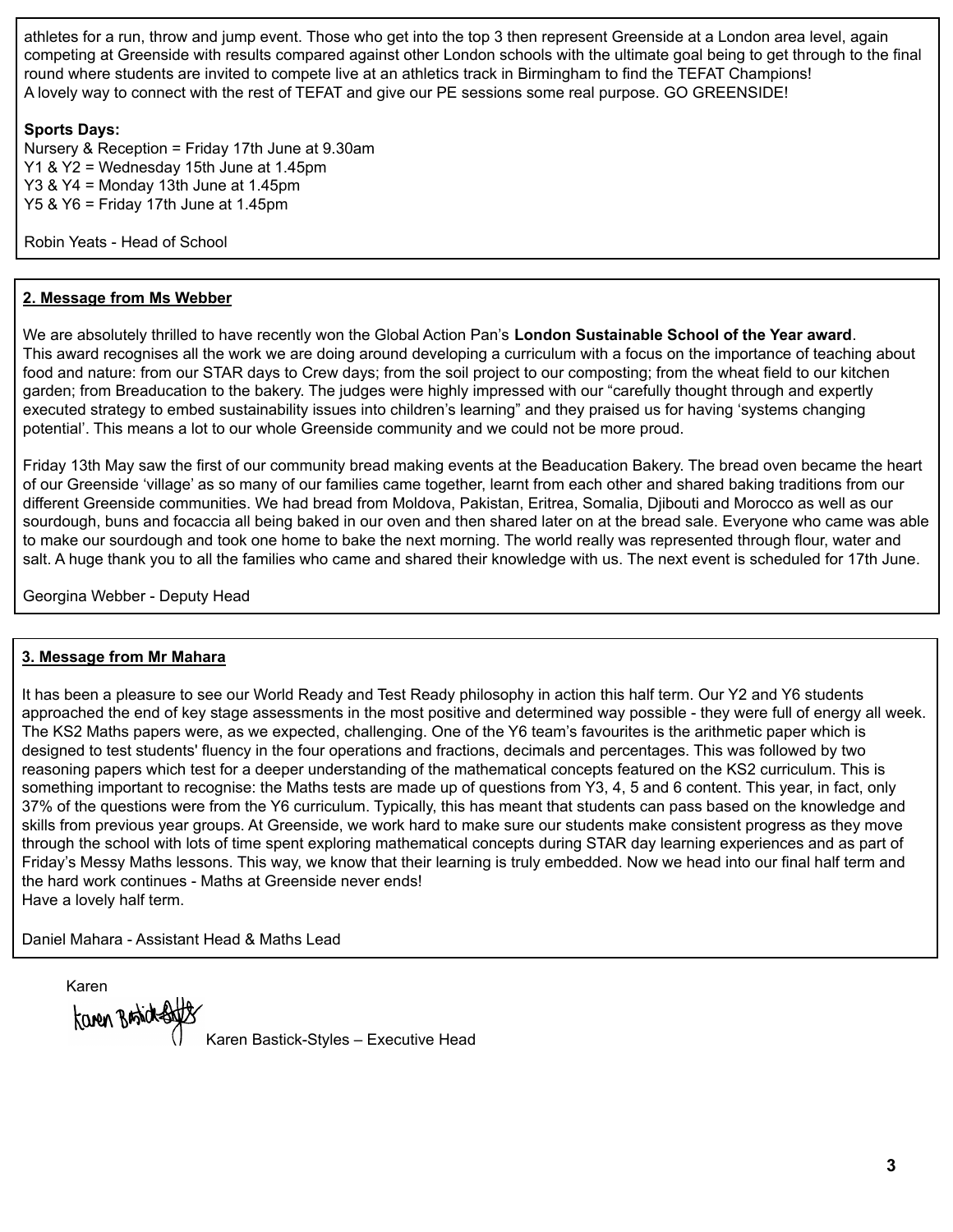### GREENSIDE FILM FACTORY Family Calendar 2021-2022

|                            |           | Please note in the current Covid climate, all dates are subject to change at short notice |
|----------------------------|-----------|-------------------------------------------------------------------------------------------|
| Summer Term 2              |           |                                                                                           |
| Week 1                     |           |                                                                                           |
| Monday 6th June            | 8.55am    | Students return to Greenside!                                                             |
| Monday 6th - Fri 10th June | All Day   | Y1 Phonics Screening & Y2 rescreening take place                                          |
| Tuesday 7th June           | All Day   | Y5 & Y6 Girls - Cricket Tournament                                                        |
| Wednesday 8th June         | All Day   | Y5 & Y6 Boys - Cricket Tournament                                                         |
| Thursday 9th June          | All Day   | <b>Ballet Teacher at Greenside</b>                                                        |
| Thursday 10th June         | 3.45pm    | Y5 Families - Meeting with Robin & KBS - Secondary School options                         |
| Week 2                     |           |                                                                                           |
| Monday 13th June           | <b>PM</b> | Ducklings arrive at Greenside!                                                            |
| Monday 13th June           | 1.45pm    | Y3 & Y4 Sports Day - Families invited to join us                                          |
| Wednesday 15th June        | 1.45pm    | Y1 & Y2 Sports Day - Families invited to join us                                          |
| Thursday 16th June         | All Day   | <b>Ballet Teacher at Greenside</b>                                                        |
| Thursday 16th June         | <b>PM</b> | Greenside Digital Leaders speak at TEFAT Teacher's Festival                               |
| Friday 17th June           | 8.00am    | Multimedia Newsletter Published                                                           |
| Friday 17th June           | 9.00am    | Nursery & Reception Sports Day - Families invited to join us                              |
| Friday 17th June           | 9.15am    | Community Bread Day x2                                                                    |
| Friday 17th June           | 2.00pm    | Y5 & 6 Sports Day - Families invites to join us                                           |
| Week 3                     |           |                                                                                           |
| Monday 20th June           | All Day   | Y1 Trip to Central London                                                                 |
| Monday 20th June           | <b>PM</b> | Choir sing at Brunel University - TEFAT Sings! event                                      |
| Thursday 23rd June         | All Day   | CPD Day - Greenside closed for students                                                   |
| Friday 24th June           | All Day   | CPD Day - Greenside closed for students                                                   |
| Week 4                     |           |                                                                                           |
| Monday 27th June           | All Day   | Individual meetings for new Nursery families at Greenside                                 |
| Monday 27th June           | <b>PM</b> | Jem & Hugh (TEFAT) visiting Greenside                                                     |
| Tuesday 28th June          | All Day   | <b>EYFS Shared event with Griffin</b>                                                     |
| Tuesday 28th June          | 10.00am   | Some Green Leaders at the Farm                                                            |
| Wednesday 29th June        | All Day   | Some Green Leaders to Griffin - London event with Simon Adams (TEFAT)                     |
| Friday 1st July            | All Day   | Y1 & Y2 Trip to Polka Theatre                                                             |
| Week 5                     |           |                                                                                           |
| Monday 4th July            | AM        | <b>Community Council visit to Greenside</b>                                               |
| Tuesday 5th July           | All Day   | Individual meetings for new Reception families at Greenside                               |
| Wednesday 6th July         | All Day   | Y3 Shared event with Griffin                                                              |
| Friday 8th July            | All Day   | Non-uniform day - please bring an item for the Summer Fair tombola!                       |
| Friday 8th July            | All Day   | Ballet performance at Leicester Square Comedy Theatre                                     |
| Saturday 9th July          | All Day   | PSA Summer Fair at Greenside                                                              |
| Week 6                     |           |                                                                                           |
| Thursday 14th July         | <b>PM</b> | 70-year Musical Party & Performance - all families invited to join us!                    |
| Friday 15th July           | 8.00am    | Multimedia Newsletter Published                                                           |
| Week 7                     |           |                                                                                           |
| Monday 18th July           | 9.00am    | Reception Graduation - Reception Families invited to join us                              |
| Monday 18th July           | 7.00pm    | Y6 Leavers Play - Y6 Families invited to join us                                          |
| Tuesday 19th July          | 9.00am    | Y2 Graduation - Y2 - Families invited to join us                                          |
| Tuesday 19th July          | PM        | Y5 Trip to park                                                                           |
| Tuesday 19th July          | 3.30pm    | End of Year Student Reports sent home                                                     |
| Wednesday 20th July        | 3.30pm    | Y6 Garden Tea Party - Y6 Families invited to join us                                      |
| Thursday 21st July         | 9.00am    | Y6 Graduation - Y6 Families invited to join us                                            |
| Friday 22nd July           | 3.30pm    | End of the academic year at Greenside - Happy Summer Holidays!                            |
|                            |           |                                                                                           |